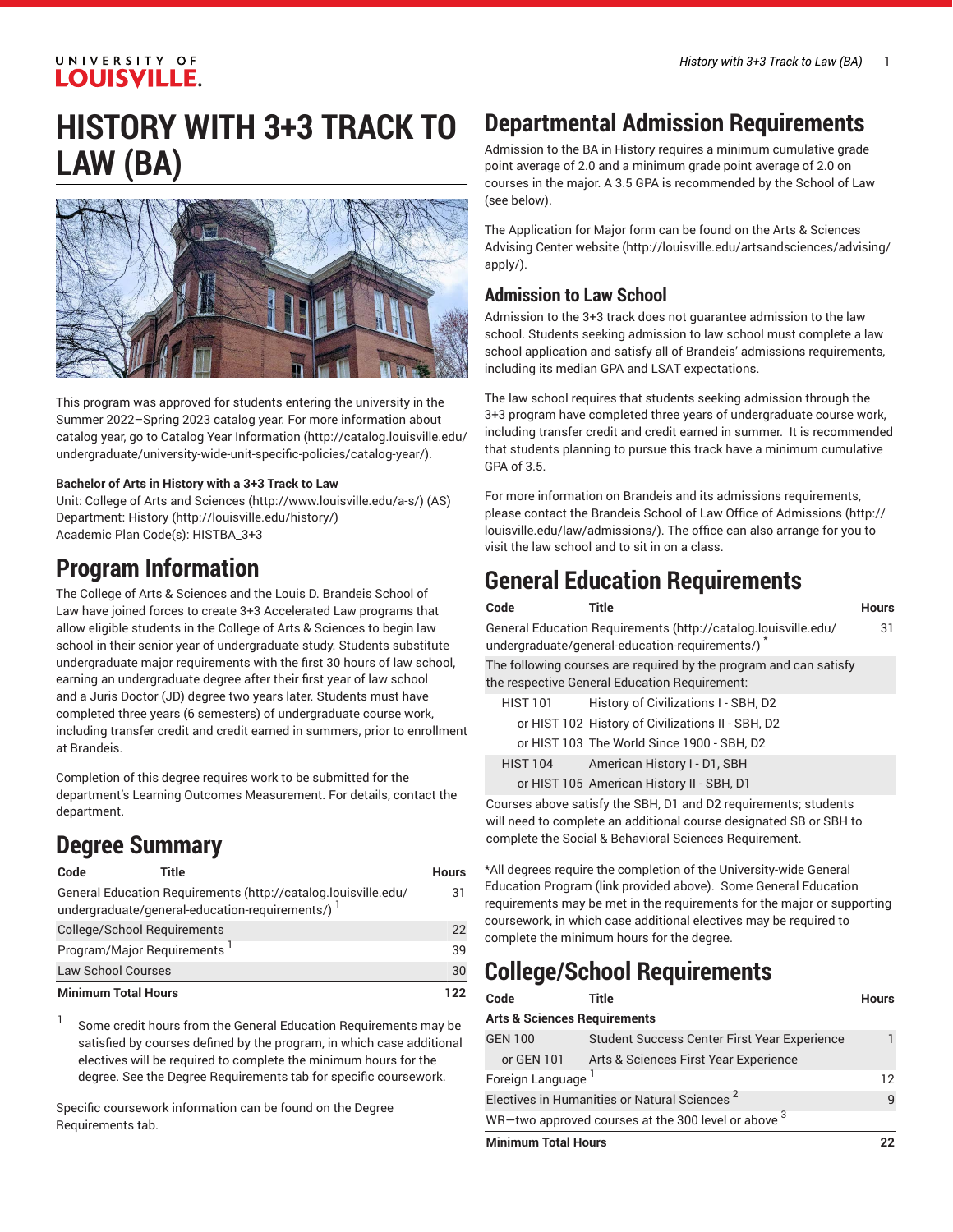# **Program/Major Requirements**

| Code                           | Title                                                   | Hours |  |
|--------------------------------|---------------------------------------------------------|-------|--|
| <b>Department of History</b>   |                                                         |       |  |
|                                | Select two of the following:<br>6                       |       |  |
| HIST 101                       | History of Civilizations I - SBH, D2                    |       |  |
| <b>HIST 102</b>                | History of Civilizations II - SBH, D2                   |       |  |
|                                | or HIST 103 The World Since 1900 - SBH, D2              |       |  |
| <b>HIST 104</b>                | American History I - D1, SBH                            |       |  |
| <b>HIST 105</b>                | American History II - SBH, D1                           |       |  |
| <b>HIST 304</b>                | Historical Methods - WR <sup>4</sup>                    | 3     |  |
| <b>HIST 504</b>                | Research Seminar in the Americas - CUE, WR              | 3     |  |
| <b>HIST 505</b>                | Research Seminar in World History - WR, CUE             | 3     |  |
| Pre-Modern World <sup>5</sup>  |                                                         |       |  |
| Select one of the following:   |                                                         | 3     |  |
| <b>HIST 301</b>                | <b>Early Political Thought</b>                          |       |  |
| <b>HIST 340</b>                | Ancient Mediterranean World                             |       |  |
| <b>HIST 341</b>                | The Ancient Near East                                   |       |  |
| <b>HIST 342</b>                | <b>Ancient Greece</b>                                   |       |  |
| <b>HIST 343</b>                | The Roman World                                         |       |  |
| <b>HIST 345</b>                | Culture of the Ancient Near East                        |       |  |
| <b>HIST 346</b>                | <b>Greek and Roman Culture</b>                          |       |  |
| <b>HIST 350</b>                | Origins of Christianity                                 |       |  |
| <b>HIST 351</b>                | Medieval Europe I                                       |       |  |
| <b>HIST 352</b>                | Medieval Europe II                                      |       |  |
| <b>HIST 356</b>                | Islamic Middle East                                     |       |  |
| <b>HIST 393</b>                | African History Before 1800 - D2, SBH                   |       |  |
|                                | The Americas (US, Caribbean/Latin America) <sup>5</sup> |       |  |
| Select three of the following: |                                                         | 9     |  |
| <b>HIST 305</b>                | Historical Geography of the United States               |       |  |
| <b>HIST 311</b>                | United States Economic History                          |       |  |
| <b>HIST 312</b>                | History of US Foreign Relations I                       |       |  |
| <b>HIST 313</b>                | <b>Comparative Environmental History</b>                |       |  |
| <b>HIST 314</b>                | History of US Foreign Relations II                      |       |  |
| <b>HIST 315</b>                | United States Constitutional History I - WR             |       |  |
| <b>HIST 316</b>                | United States Constitutional History II - WR            |       |  |
| <b>HIST 317</b>                | African American Experience in Wartime                  |       |  |
| <b>HIST 318</b>                | U.S. in the Sixties                                     |       |  |
| <b>HIST 319</b>                | African-American History I - D1, SBH                    |       |  |
| <b>HIST 320</b>                | African-American History II - D1, SBH                   |       |  |
| <b>HIST 321</b>                | Black Culture and U.S. Democracy                        |       |  |
| <b>HIST 322</b>                | The History of the Civil Rights Movement, 1900 to       |       |  |
|                                | Present                                                 |       |  |
| <b>HIST 323</b>                | <b>Modern American Social Movements</b>                 |       |  |
| <b>HIST 324</b>                | The History of Women, 1700 to the Present               |       |  |
| <b>HIST 326</b>                | History of Childhood in America - D1, WR, SBH           |       |  |
| <b>HIST 327</b>                | American and U.S. Military History to 1877              |       |  |
| <b>HIST 328</b>                | American and U.S. Military History Since 1877           |       |  |
| HIST 329                       | History of the New South                                |       |  |
| <b>HIST 331</b>                | <b>Colonial Latin America</b>                           |       |  |
| <b>HIST 332</b>                | Latin America, 1820 to Present                          |       |  |
| <b>HIST 333</b>                | Women in Latin American History                         |       |  |
| <b>HIST 361</b>                | Modern Jewish History: The 20th Century                 |       |  |

| <b>Law School Courses</b>        |                                                        |       |
|----------------------------------|--------------------------------------------------------|-------|
| Code                             | Title                                                  | Hours |
| <b>Minimum Total Hours</b><br>39 |                                                        |       |
| Free elective                    |                                                        | 3     |
| <b>HIST 399</b>                  | Modern Japan: Imperialism and Democracy                |       |
| <b>HIST 398</b>                  | Modern China                                           |       |
| <b>HIST 397</b>                  | <b>Traditional China</b>                               |       |
| <b>HIST 396</b>                  | <b>History of India</b>                                |       |
| <b>HIST 395</b>                  | Contemporary Africa                                    |       |
| <b>HIST 394</b>                  | African History Since 1800 - D2, SBH                   |       |
| <b>HIST 393</b>                  | African History Before 1800 - D2, SBH                  |       |
| <b>HIST 378</b>                  | The Ottoman Empire and Modern Turkey from<br>1800 - WR |       |
| <b>HIST 377</b>                  | The Ottoman Empire to 1800                             |       |
| <b>HIST 376</b>                  | War in the Modern Middle Fast - WR                     |       |
| <b>HIST 367</b>                  | <b>British Imperialism</b>                             |       |
| <b>HIST 362</b>                  | The United States and the Middle East                  |       |
| <b>HIST 357</b>                  | Middle Eastern History, 1453 to the Present - WR       |       |
| <b>HIST 356</b>                  | <b>Islamic Middle East</b>                             |       |
| <b>HIST 350</b>                  | Origins of Christianity                                |       |
| <b>HIST 345</b>                  | Culture of the Ancient Near East                       |       |
| <b>HIST 341</b>                  | The Ancient Near Fast                                  |       |
| <b>HIST 313</b>                  | <b>Comparative Environmental History</b>               |       |
| Select three of the following:   |                                                        | q     |
| The World <sup>5,6</sup>         |                                                        |       |
| <b>HIST 362</b>                  | The United States and the Middle East                  |       |

| <b>Law School Courses</b>  |                     |    |
|----------------------------|---------------------|----|
| <b>LAW 802</b>             | Torts I             | 3  |
| <b>LAW 803</b>             | Torts II            | 3  |
| <b>LAW 804</b>             | Contracts I         | 3  |
| <b>LAW 805</b>             | Contracts II        | 3  |
| <b>LAW 806</b>             | <b>PROPERTY I</b>   | 3  |
| <b>LAW 807</b>             | PROPERTY II         | 3  |
| <b>LAW 808</b>             | Civil Procedure I   | 3  |
| <b>LAW 810</b>             | Criminal Law        | 3  |
| <b>LAW 811</b>             | Lawyering Skills I  | 3  |
| LAW 812                    | Lawyering Skills II | 3  |
| <b>Minimum Total Hours</b> |                     | 30 |

Six hours of required 500-level history courses must be completed with a grade of C or better.

| Code            | <b>Title</b>                                                         | <b>Hours</b> |
|-----------------|----------------------------------------------------------------------|--------------|
|                 | <b>Culminating Undergraduate Experience (Graduation requirement)</b> |              |
|                 | Requirement fulfilled by completing one of the following:            |              |
| <b>HIST 504</b> | Research Seminar in the Americas - CUE, WR                           |              |
| <b>HIST 505</b> | Research Seminar in World History - WR, CUE                          |              |
|                 | Completion of the intermediate level of a single foreign language    |              |

Completion of the intermediate level of a single foreign language

 $^{\rm 2}$   $\,$  In addition to courses counted toward General Education; 6 hours must be at 300 level or above.

<sup>3</sup> May be incorporated into other degree requirements